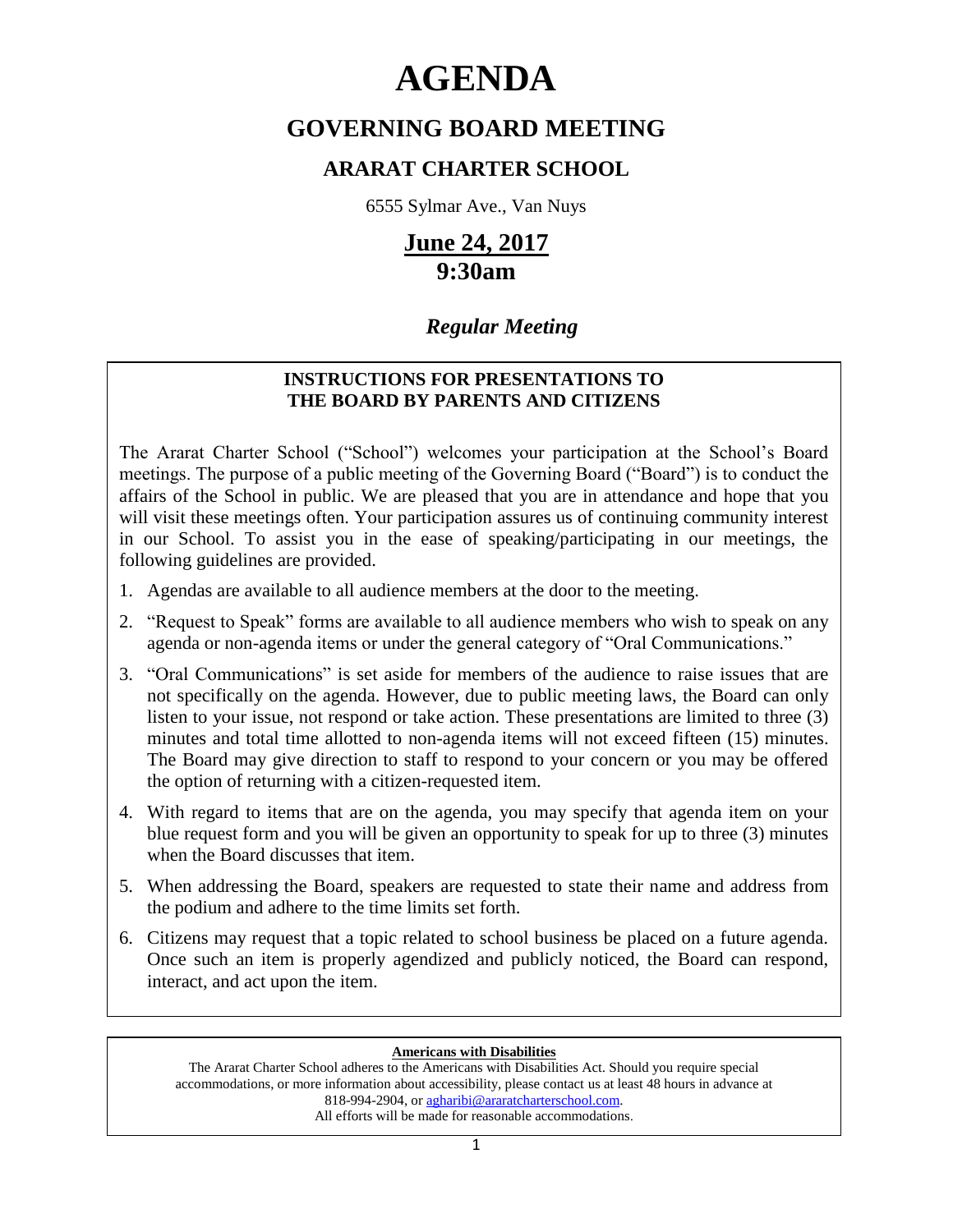#### **I. OPEN SESSION**

#### **A. CALL TO ORDER:**

Meeting was called to order by Board Chairperson, Shakeh Avakian at \_\_\_\_ pm.

#### **B. ROLL CALL**

|                      | Present | Absent |
|----------------------|---------|--------|
| Shakeh Avakian       |         |        |
| Marlena Gonzalez     |         |        |
| Lorena Gonzalez      |         |        |
| John Henderson       |         |        |
| Sylva Karayan        |         |        |
| Hermine Mahseredjian |         |        |
| Giuliana Velarde     |         |        |

#### **C. APPROVAL OF MINUTES OF BOARD MEETING OF June 3, 2017**

Moved by: Seconded by: Vote: Vote:

#### **II. COMMUNICATIONS**

#### **A. ORAL COMMUNICATIONS:**

*Non-agenda items: no individual presentation shall be for more than three (3) minutes and the total time for this purpose shall not exceed fifteen (15) minutes. Ordinarily, Board members will not respond to presentations and no action can be taken. However, the Board may give direction to staff following a presentation.*

#### **B. FOR INFORMATION: CHAIRPERSON'S REPORT**. (Attachment)

**1. Update on Facilities**

#### **C. FOR INFORMATION: PRINCIPAL'S REPORT.** (Attachment)

*This is a presentation of information that has occurred since the previous Board meeting. (Per attached report)*

- **1. Update on School Calendar of Events**
- **2. Update on Enrollment**
- **3. Update on State Testing**

#### **D. FOR INFORMATION: FINANCIAL REPORT**

*This is an update from what has transpired since the last board meeting.* 

**1. Budget to Date Update from Edtec**

#### **III. CONSENT AGENDA ITEMS**

*All matters listed under the consent agenda are considered by the Board to be routine and will be approved/enacted by the Board in one motion in the form listed below. Unless specifically requested by a Board member for further discussion or removed from the agenda, there will be no discussion of these items prior to the Board votes on them. The Principal recommends approval of all consent agenda items.*

#### **IV. ACTION ITEMS**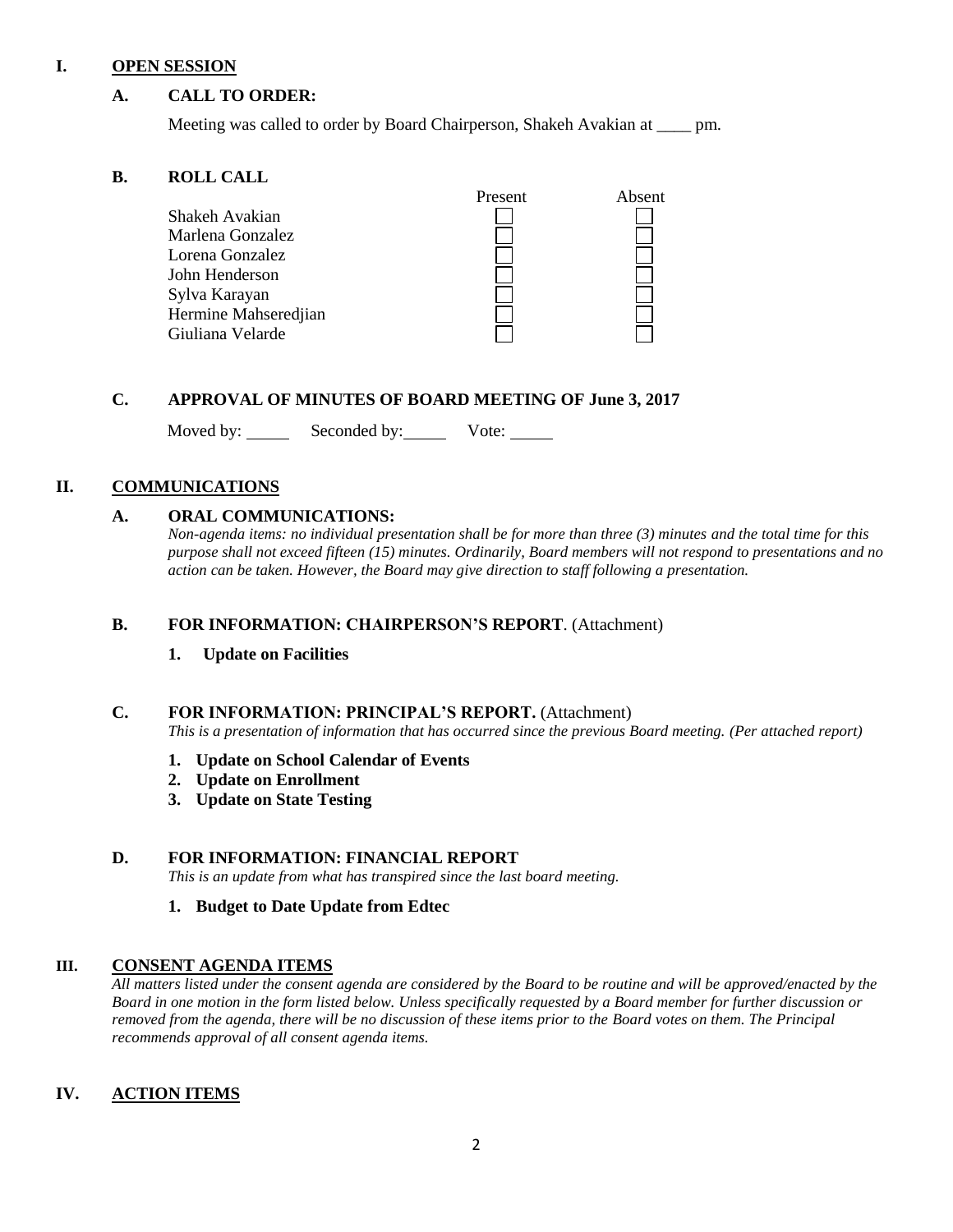**A. Approval is Requested for Budget for 2017-2018 school year Recommend approval**

> Motion by: Seconded by: Vote:

#### **B. Approval is Requested for Local Control and Accountability Plan (LCAP) Recommend approval**

 Motion by: Seconded by: Vote:

#### **C. Approval is Requested for EdTec Two Year Service Contract for 2017-2019 Recommend approval**

 Motion by: Seconded by: Vote:

- **D. Approval is Requested for Consolidation Application for Title Funding (CONAPP) for 17-18 school year.**
	- **1. Application for funding**
	- **2. Certification of assurances**
	- **3. Protected Prayer policy**
	- **4. Homeless Education Policy**
- **E. Approval is Requested for Kagan Professional Development to provide a one day in service on cooperative learning and student engagement, to include consultant fee and materials in the amount of \$4499.00**
	- **F.**
- **Recommend approval** Motion by: Seconded by: Vote:

#### **V. INFORMATION ITEMS**/**POSSIBLE ACTION:**

- **A. Update on Salary Considerations for 17-18 school year**
- **B. InSight Facilities Contract**
- **C. Update on Redevelopment of School Website**
- **D. Association Update**

#### **VI. CLOSED SESSION**

*Adjourned to Closed Session at\_\_\_\_\_\_\_\_\_\_\_\_ to consider and/or take action upon any of the following items:*

**Public Employee Employment (G.C. 54957)**

Title:

- **Certificated Personnel Update**
- **Classified Updates**
- **Update on Certificated/Management**